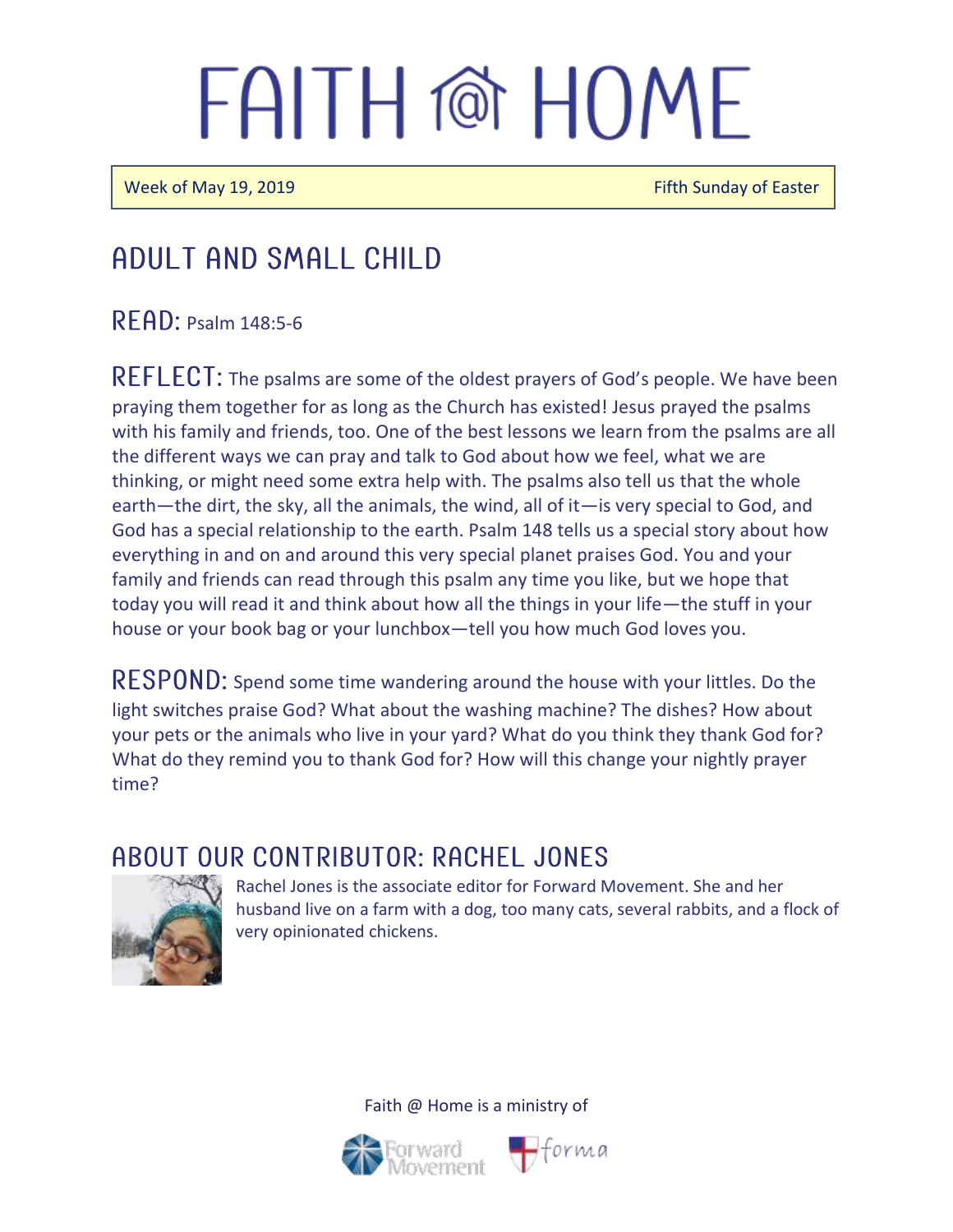Week of May 19, 2019 **Fifth Sunday of Easter** 

Ī

 $\overline{a}$ 

## Adult and elementary

READ: John 13:31-35

REFLECT: Are there any words that your parents or grandparents use to show you that they love you? Maybe a nickname? I'd like to use my father as an example; his name is Michael. I call him Dad, but my cousins call him "Uncle Mikey." Mikey has been his nickname since he was in elementary school. Many years have passed since my dad was in grade school. It is pretty funny to me that an older graying man is known as "Mikey" to the people that love him. In this reading, Jesus calls the disciples "little children" not because they were actual children, but because of Jesus' great love for them. Jesus uses a nickname, or a term of endearment, for the disciples before He equips them with the mission of love. Tender words and nicknames show us that our family members love us and this love make us strong so that we can go about our daily work. Jesus' love gives us what we need to go and live like Him.

RESPOND: Here's a way that you can cross boundaries - consider sitting with a different group of people at lunchtime. If that makes you nervous, then start by talking to people that you don't normally talk to. After a while, you can sit with them.

### ABOUT OUR CONTRIBUTOR: IMANI DRISKELL



Imani Driskell is the Director of Children's, Youth, and Family Ministries at St. Michael's-in-the-Hills Episcopal Church in Toledo, Ohio. Imani was born and raised in Brooklyn, New York and is a bagel and pizza enthusiast. She enjoys learning, teaching and speaking about Faith Formation. Her favorite novel is *The Living is Easy* by Dorothy West.



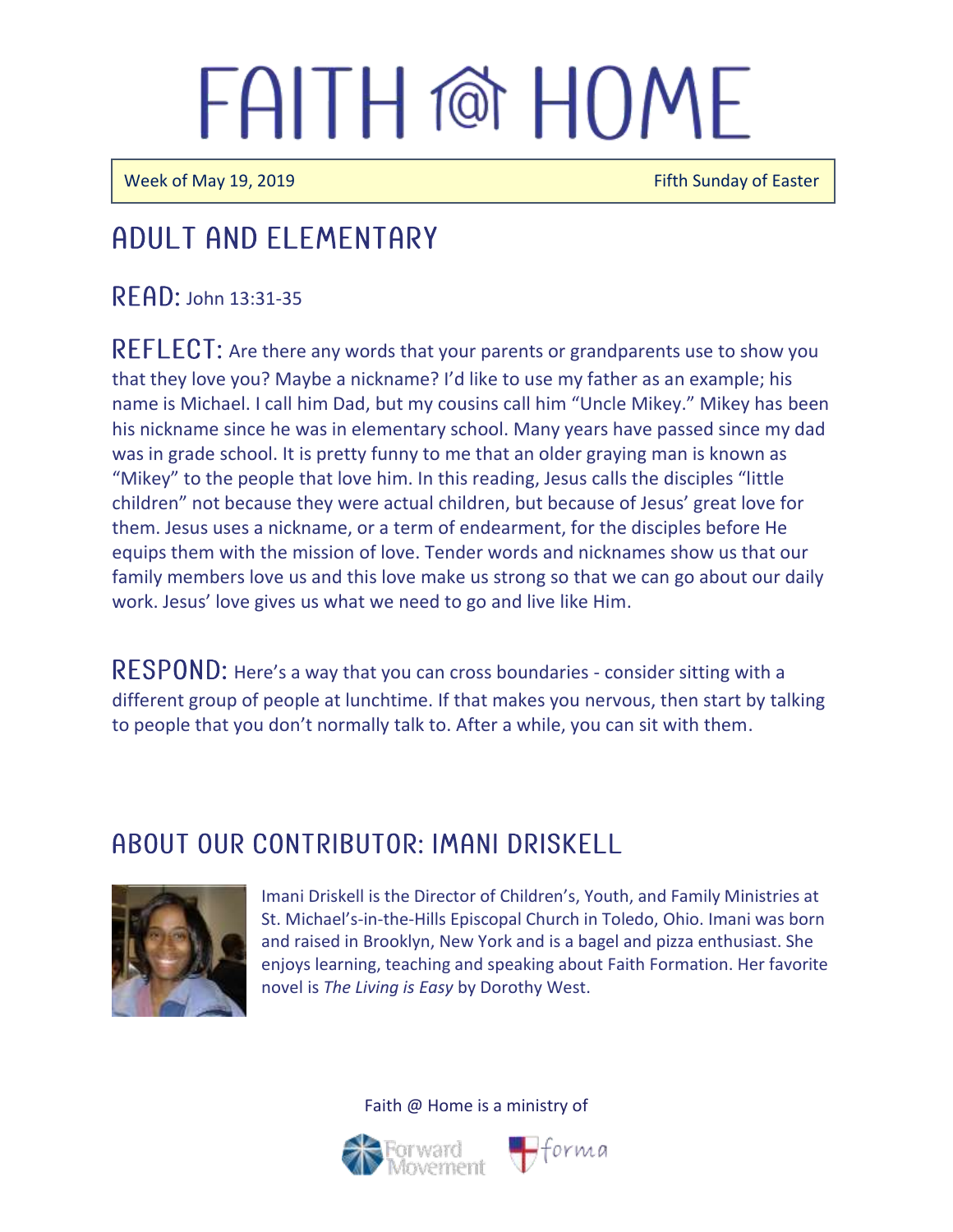Week of May 19, 2019 **Figure 2018** Fifth Sunday of Easter

### Adult and youth

 $R$  $F$  $AD:$  John 13:31-35

REFLECT: Imagine sitting in a room full of your closest friends, knowing that one of them would betray you and you were going to die soon. What would you say to the rest of your friends? In this passage, Jesus is sitting at the table giving some parting words of wisdom to the rest of the disciples.

His words "you'll not be able to come where I am" remind me of coming into adulthood. You have a short time to be under your parents care and then it's time for you to navigate the world on your own. Jesus was never going to stay with the disciples on earth forever, that wasn't his purpose. His purpose was to be a living example on this earth of how we should love people and point people to Christ. He tells the disciples, "Love each other just as much as I have loved you. For when you demonstrate the same love I have for you by loving one another, everyone will know that you're my true followers". Our purpose is to love people like Jesus did and invite them to experience the love and grace we do each day because he died for our sins.

How are you representing Jesus to those around you?

 $\mathsf{RESPOND:}$  Find ways to display acts of kindness to one person each day. This could be as simple as holding the door open for someone, buying someone coffee, offering to help someone with an assignment, running an errand for your parents, helping your younger sibling with homework, etc.

#### A BOUT OUR CONTRIBUTOR: FAITTH BROOKS



Faitth is the Communication and Programming Director for Legacy Collective. She engages in community organizing and activism. Her passion makes her a relentless spokesperson for racial reconciliation. She is a social media strategist and blogger who writes at [Faitthbrooks.com.](https://faitthbrooks.com/)